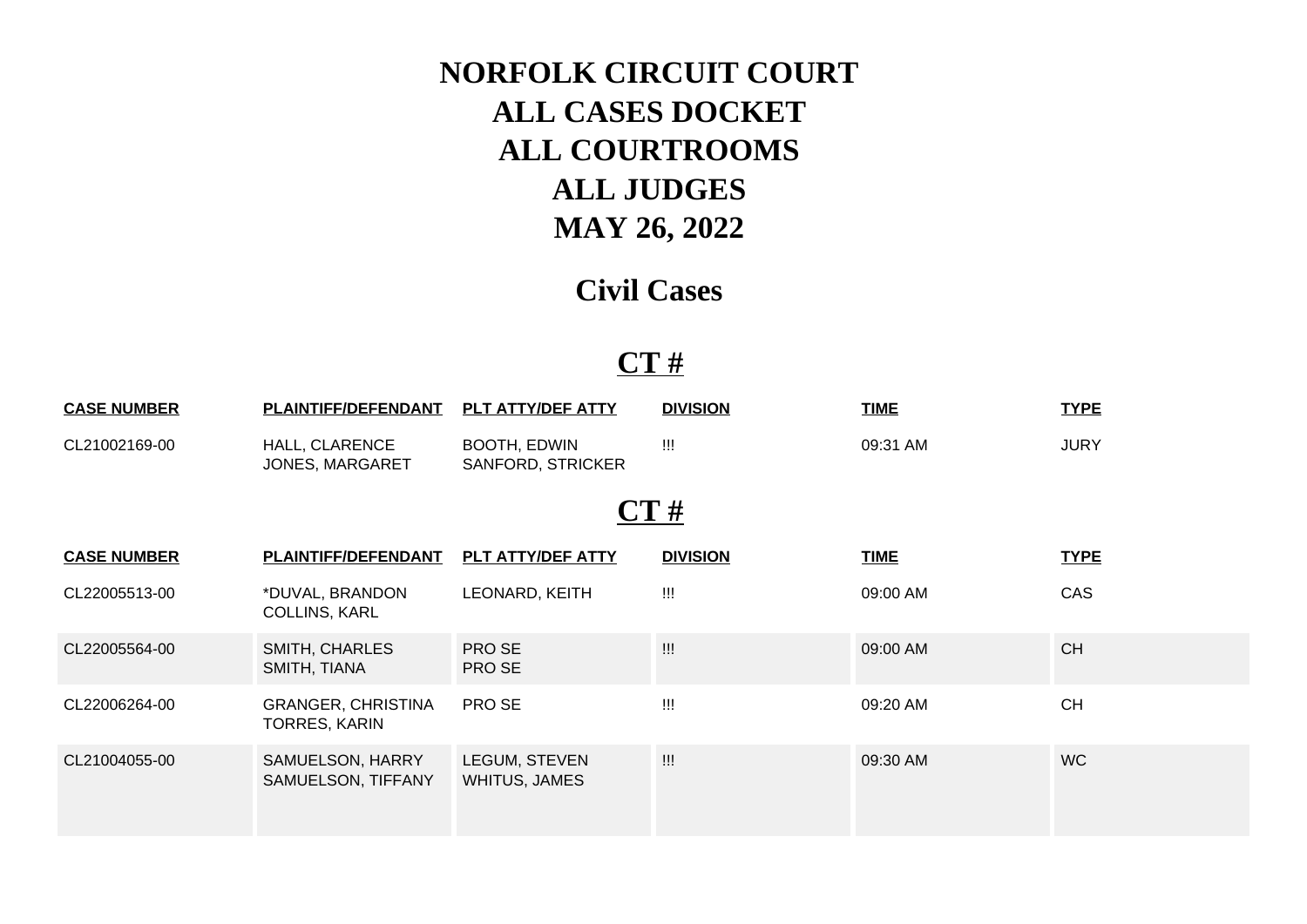| CL22001924-00 | FREEMAN, BRIDGET<br>KEARNEY, CHAUNCEY                   | PRO SE<br>PRO SE | $\mathbf{III}$                                                                                                                                                                                                                                                                                                                                                               | 09:30 AM | <b>CH</b>  |
|---------------|---------------------------------------------------------|------------------|------------------------------------------------------------------------------------------------------------------------------------------------------------------------------------------------------------------------------------------------------------------------------------------------------------------------------------------------------------------------------|----------|------------|
| CL22004294-00 | <b>COMMONWEALTH OF</b><br>VA<br>FAIR, TIMOTHY           | PRO SE<br>PRO SE | $\prod_{i=1}^n \mathbb{I}_i$                                                                                                                                                                                                                                                                                                                                                 | 09:30 AM | <b>JSC</b> |
| CL22004295-00 | <b>COMMONWEALTH OF</b><br><b>VA</b><br>FEIA, SEAN       | PRO SE<br>PRO SE | $\prod_{i=1}^{n}$                                                                                                                                                                                                                                                                                                                                                            | 09:30 AM | <b>JSC</b> |
| CL22004296-00 | <b>COMMONWEALTH OF</b><br>VA<br>GOULD, JOANNA           | PRO SE<br>PRO SE | $\quad \quad \text{III}$                                                                                                                                                                                                                                                                                                                                                     | 09:30 AM | <b>JSC</b> |
| CL22004297-00 | <b>COMMONWEALTH OF</b><br>VA<br>LINDTNER, THOMAS        | PRO SE<br>PRO SE | $\mathbf{III}$                                                                                                                                                                                                                                                                                                                                                               | 09:30 AM | <b>JSC</b> |
| CL22004298-00 | <b>COMMONWEALTH OF</b><br>VA<br>MITCHELL, LARRY         | PRO SE<br>PRO SE | $\prod_{i=1}^n \mathbb{I}_i$                                                                                                                                                                                                                                                                                                                                                 | 09:30 AM | <b>JSC</b> |
| CL22004299-00 | <b>COMMONWEALTH OF</b><br>VA<br>SALAVEA, MONTANA        | PRO SE<br>PRO SE | $\quad \quad \text{III}$                                                                                                                                                                                                                                                                                                                                                     | 09:30 AM | <b>JSC</b> |
| CL22004305-00 | <b>COMMONWEALTH OF</b><br>VA<br>ANDERSON, RODESHIA      | PRO SE<br>PRO SE | $\prod_{i=1}^{n} \frac{1}{i} \prod_{i=1}^{n} \frac{1}{i} \prod_{i=1}^{n} \frac{1}{i} \prod_{i=1}^{n} \frac{1}{i} \prod_{i=1}^{n} \frac{1}{i} \prod_{i=1}^{n} \frac{1}{i} \prod_{i=1}^{n} \frac{1}{i} \prod_{i=1}^{n} \frac{1}{i} \prod_{i=1}^{n} \frac{1}{i} \prod_{i=1}^{n} \frac{1}{i} \prod_{i=1}^{n} \frac{1}{i} \prod_{i=1}^{n} \frac{1}{i} \prod_{i=1}^{n} \frac{1}{i$ | 09:30 AM | <b>JSC</b> |
| CL22004306-00 | <b>COMMONWEALTH OF</b><br>VA<br><b>BACKUS, BREHAN</b>   | PRO SE<br>PRO SE | $\prod_{i=1}^{n}$                                                                                                                                                                                                                                                                                                                                                            | 09:30 AM | <b>JSC</b> |
| CL22004308-00 | <b>COMMONWEALTH OF</b><br><b>VA</b><br>BOLDEN, LEONARDO | PRO SE<br>PRO SE | $\quad \quad \text{III}$                                                                                                                                                                                                                                                                                                                                                     | 09:30 AM | <b>JSC</b> |
| CL22004309-00 | <b>COMMONWEALTH OF</b><br>VA                            | PRO SE<br>PRO SE | $\mathbf{III}$                                                                                                                                                                                                                                                                                                                                                               | 09:30 AM | <b>JSC</b> |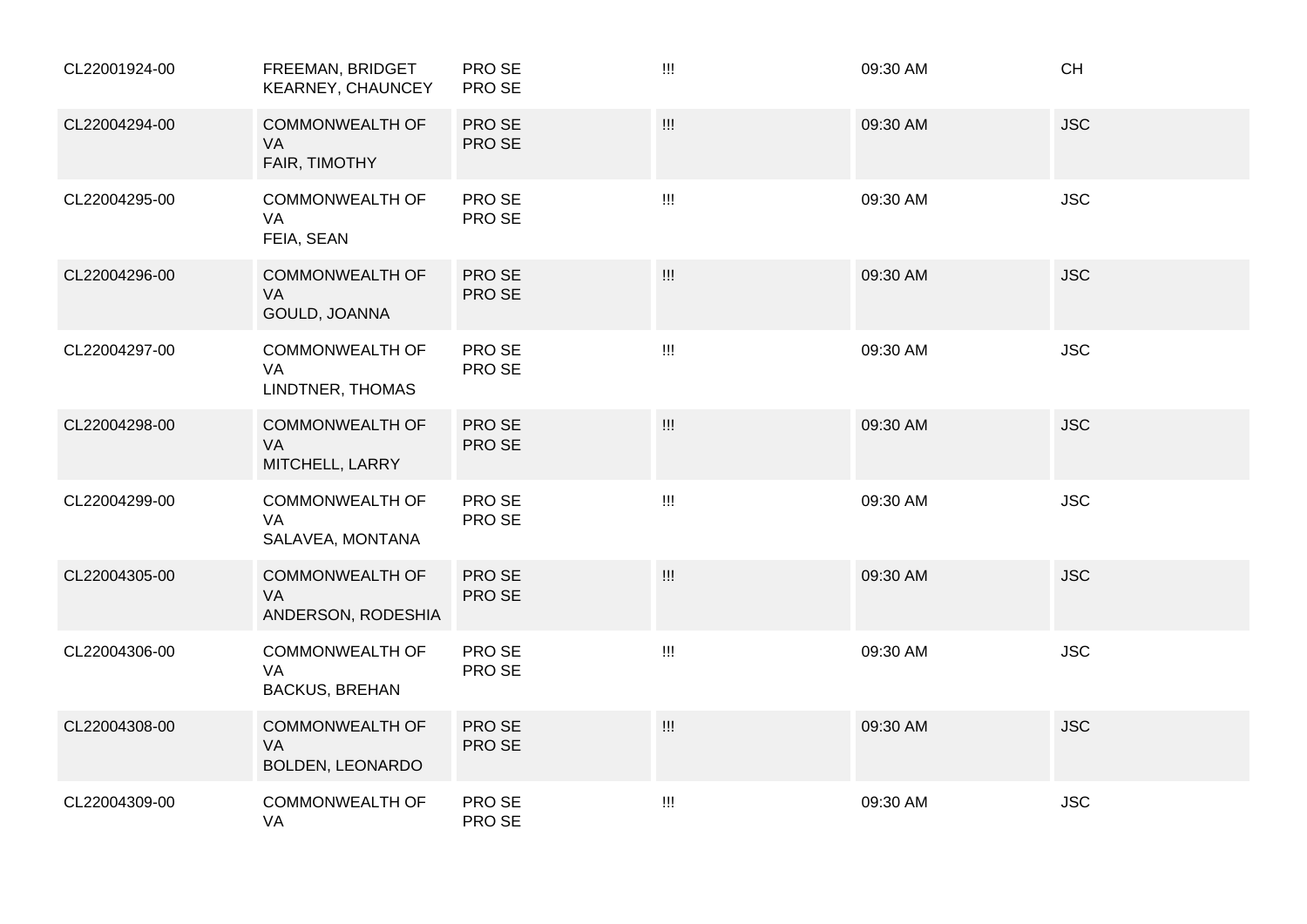BRENNAN, TARA

| CL22004310-00 | <b>COMMONWEALTH OF</b><br>VA<br>BROWN, KATHERINE                                       | PRO SE<br>PRO SE        | $\prod_{i=1}^{n}$                                                                                       | 09:30 AM | <b>JSC</b>  |
|---------------|----------------------------------------------------------------------------------------|-------------------------|---------------------------------------------------------------------------------------------------------|----------|-------------|
| CL22004311-00 | <b>COMMONWEALTH OF</b><br>VA<br><b>BRUMBAUGH, RICHARD</b>                              | PRO SE<br>PRO SE        | $\prod_{i=1}^{n} \left\{ \begin{array}{l} 0 & \text{if } i \in \mathbb{N} \right\} \end{array} \right.$ | 09:30 AM | <b>JSC</b>  |
| CL22004312-00 | <b>COMMONWEALTH OF</b><br>VA<br>CREECY, COREY                                          | PRO SE<br>PRO SE        | $\prod_{i=1}^{n}$                                                                                       | 09:30 AM | <b>JSC</b>  |
| CL22004313-00 | <b>COMMONWEALTH OF</b><br>VA<br>DAVIS, MICHAEL                                         | PRO SE<br>PRO SE        | $\prod_{i=1}^{n} \left\{ \begin{array}{l} 0 & \text{if } i \in \mathbb{N} \right\} \end{array} \right.$ | 09:30 AM | <b>JSC</b>  |
| CL22004314-00 | <b>COMMONWEALTH OF</b><br><b>VA</b><br>DELINE, CHARLES                                 | PRO SE<br>PRO SE        | $\prod_{i=1}^{n}$                                                                                       | 09:30 AM | <b>JSC</b>  |
| CL22004315-00 | <b>COMMONWEALTH OF</b><br>VA<br>EDWARDS, SHARON                                        | PRO SE<br>PRO SE        | $\prod_{i=1}^{n}$                                                                                       | 09:30 AM | <b>JSC</b>  |
| CL22004316-00 | <b>COMMONWEALTH OF</b><br>VA<br>EDWARDS-CRAWFORD,<br><b>OMAR</b>                       | PRO SE<br>PRO SE        | $\prod_{i=1}^{n}$                                                                                       | 09:30 AM | <b>JSC</b>  |
| CL22004777-00 | TITAN VIRGINIA READY<br><b>MIX LLC</b><br><b>ATLAS CONSTRUCTION</b><br><b>SERVICES</b> | MILLER, SCOTT<br>PRO SE | $\prod_{i=1}^{n}$                                                                                       | 09:30 AM | <b>GARN</b> |
| CL22004779-00 | <b>TITAN VIRGINIA READY</b><br>MIX, LLC<br>ATLAS, DENNIS                               | MILLER, SCOTT<br>PRO SE |                                                                                                         | 09:30 AM | <b>GARN</b> |
| CL22004930-00 | HAYES-RAMOS, GINA                                                                      | MORRISON, W WARE        | $\prod_{i=1}^{n}$                                                                                       | 09:30 AM | <b>MOT</b>  |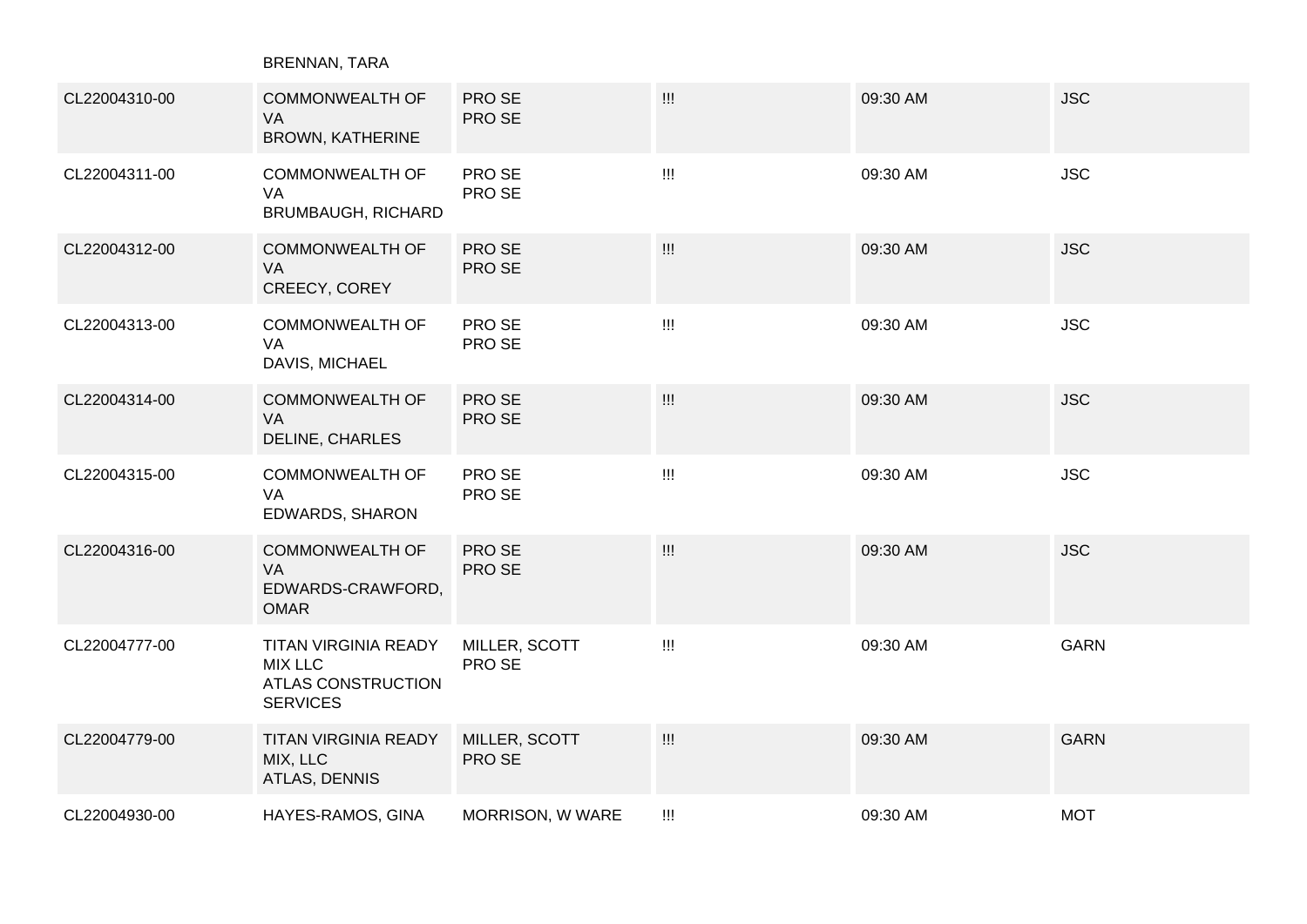|                    | HAYES-OWENS,<br><b>GLADYS</b>                                             | JOYNER, BRONWEN                      |                                               |             |             |  |  |  |
|--------------------|---------------------------------------------------------------------------|--------------------------------------|-----------------------------------------------|-------------|-------------|--|--|--|
| CL22005966-00      | <b>BOYNTON, NICOLE</b><br>DUCK, GLEN; JR                                  | <b>CHAPLIN &amp; GONET</b><br>PRO SE | $\prod_{i=1}^n \frac{1}{i!}$                  | 09:30 AM    | <b>HEAR</b> |  |  |  |
| CL22003680-00      | <b>TERESA JONES BY</b><br><b>GEICO</b><br>BAKER, TERRY                    | MURPHY, MICHAEL<br>PRO SE            | $\quad \quad \  \  \, \mathord{\mathsf{III}}$ | 10:00 AM    | <b>GARN</b> |  |  |  |
| CL22003681-00      | <b>ERNEST T</b><br><b>WASHINGTON BY</b><br><b>GEICO</b><br>DAVIS, MICHAEL | MURPHY, MICHAEL<br>PRO SE            |                                               | 10:00 AM    | <b>GARN</b> |  |  |  |
| CL22003736-00      | <b>GARRISON PROPERTY</b><br>& CASUALTY<br>*VANOVER, ROBYN                 | KELLEY, MELISSA                      | $\mathbf{III}$                                | 10:00 AM    | CAS         |  |  |  |
| CL21007646-00      | JONES, CHRISTINA<br>POWELL, JALEN                                         | PRO SE<br>PRO SE                     | $\mathop{\mathop{\mathrm{III}}}\nolimits$     | 10:00 AM    | CH          |  |  |  |
| CL22001130-00      | FINNEY, TARA<br>FARROW, SHEENA                                            | <b>CHAPLIN &amp; GONET</b><br>PRO SE | $\prod_{i=1}^{n}$                             | 10:00 AM    | <b>HEAR</b> |  |  |  |
| CL22001132-00      | FINNEY, KIM<br>FARROW, SHEENA                                             | <b>CHAPLIN &amp; GONET</b><br>PRO SE |                                               | 10:00 AM    | <b>HEAR</b> |  |  |  |
| CL22003677-00      | HARRIETT TESHARA BY<br><b>GEICO</b><br><b>EMERSON, LATOYA</b>             | MURPHY, MICHAEL<br>PRO SE            | $\mathbf{III}$                                | 10:00 AM    | <b>GARN</b> |  |  |  |
| CT#                |                                                                           |                                      |                                               |             |             |  |  |  |
| <b>CASE NUMBER</b> | <b>PLAINTIFF/DEFENDANT</b>                                                | PLT ATTY/DEF ATTY                    | <b>DIVISION</b>                               | <b>TIME</b> | <b>TYPE</b> |  |  |  |
| CJ22000067-00      | WALTERS, DAJUAN<br><b>WATSON, ALICIA</b>                                  | PRO SE<br>PRO SE                     | $\mathop{\mathrm{III}}\nolimits$              | 10:00 AM    | <b>TRYL</b> |  |  |  |
| CL21004287-00      | GARIBALDI,                                                                | LEGUM, STEVEN                        | $\prod_{i=1}^{n}$                             | 10:00 AM    | <b>TRYL</b> |  |  |  |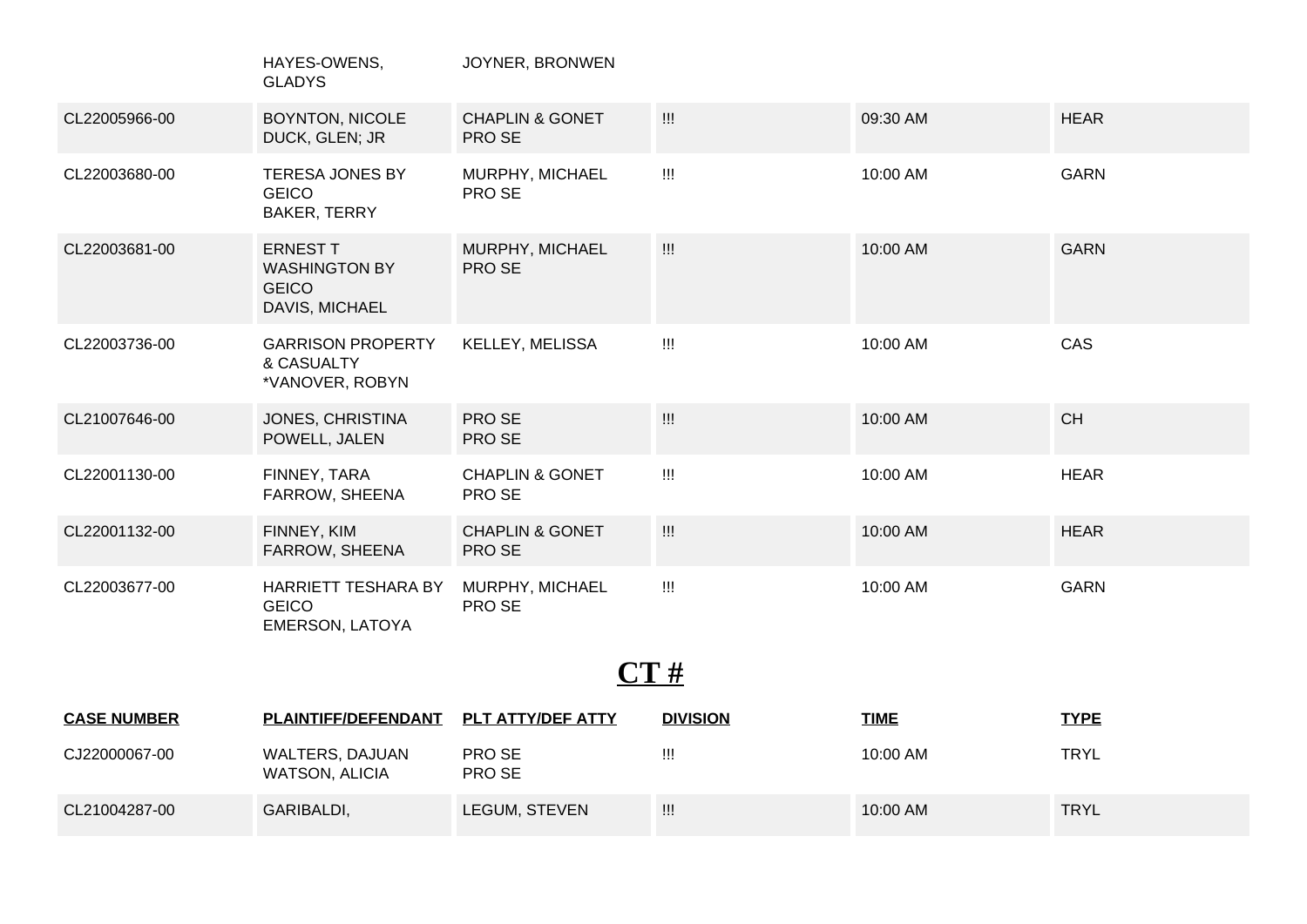|               | ALESANDRO<br><b>GARIBALDI, KARIN</b>               | <b>TOLERTON, ROBIN</b>           |   |          |             |
|---------------|----------------------------------------------------|----------------------------------|---|----------|-------------|
| CL21004287-01 | GARIBALDI, KARIN<br>GARIBALDI,<br><b>ALESANDRO</b> | TOLERTON, ROBIN<br>LEGUM, STEVEN | W | 10:00 AM | <b>TRYL</b> |

# **Criminal Cases**

### **CT #**

| $Ct$ Rm<br><u>Time</u> | Judge    | <b>Case Number</b>          | Plaintiff v.<br><b>Defendant</b> | <b>Plaintiff's Atty</b><br>Defendant's Atty | <b>Charge</b><br><b>Case Type</b>                                  | Deft. Status | <b>Hearing Type</b> |
|------------------------|----------|-----------------------------|----------------------------------|---------------------------------------------|--------------------------------------------------------------------|--------------|---------------------|
| 5A                     | 09:30 AM | <b>DWL</b><br>CR22000279-00 | <b>INMAN, TRAVIS</b>             | BETTIS,<br><b>CHRISTOPHER</b>               | <b>ASSLT: ON LAW</b><br>ENF/DOC<br><b>PERSON</b><br>F 18.2-57      | $\mathsf{C}$ | <b>PLEA</b>         |
| 5A                     | 09:30 AM | <b>DWL</b><br>CR22000279-01 | <b>INMAN, TRAVIS</b>             | BETTIS,<br><b>CHRISTOPHER</b>               | FAIL TO APPEAR, C<br><b>FELONY</b><br><b>OFFENSE</b><br>F 19.2-128 |              | <b>PLEA</b>         |
| 5A                     | 09:30 AM | <b>DWL</b><br>CR22000279-02 | <b>INMAN, TRAVIS</b>             | BETTIS,<br><b>CHRISTOPHER</b>               | FAIL TO APPEAR, C<br><b>FELONY</b><br><b>OFFENSE</b><br>F 19.2-128 |              | <b>PLEA</b>         |
| 5A                     | 09:30 AM | DWL<br>CR22000279-03        | <b>INMAN, TRAVIS</b>             | BETTIS,<br><b>CHRISTOPHER</b>               | OBSTRUCT/RESI C<br>ST:<br>THREAT/FORCE<br>M 18.2-460               |              | <b>PLEA</b>         |
| 5A                     | 09:30 AM | <b>DWL</b><br>CR22000279-04 | <b>INMAN, TRAVIS</b>             | BETTIS,<br><b>CHRISTOPHER</b>               | <b>DISORDERLY</b><br><b>CONDUCT</b><br>M 18.2-415                  | $\mathsf{C}$ | <b>PLEA</b>         |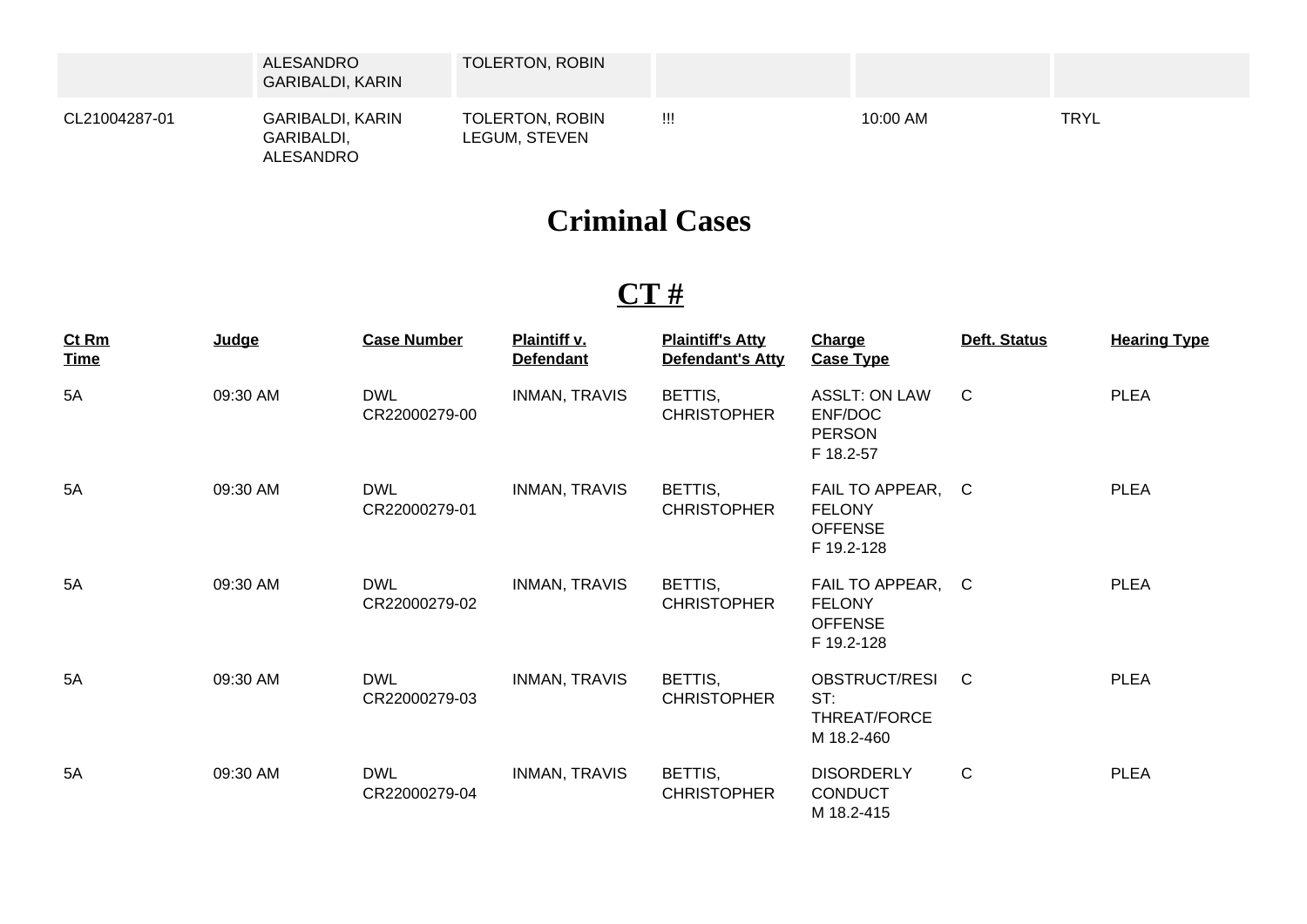| 5A | 09:30 AM | <b>DWL</b><br>CR16001341-10 | MANGUM,<br><b>BENJAMIN H</b>               | DAVENPORT,<br><b>JUSTIN</b> | VIOL PROBATION B<br>ON FEL OFF<br>F 19.2-306     |              | <b>REV</b>  |
|----|----------|-----------------------------|--------------------------------------------|-----------------------------|--------------------------------------------------|--------------|-------------|
| 5A | 09:30 AM | <b>DWL</b><br>CR16001341-11 | MANGUM,<br><b>BENJAMIN H</b>               | DAVENPORT,<br><b>JUSTIN</b> | VIOL PROBATION B<br>ON FEL OFF<br>F 19.2-306     |              | <b>REV</b>  |
| 5A | 09:30 AM | <b>DWL</b><br>CR16001341-12 | MANGUM,<br><b>BENJAMIN H</b>               | DAVENPORT,<br><b>JUSTIN</b> | VIOL PROBATION B<br>ON FEL OFF<br>F 19.2-306     |              | <b>REV</b>  |
| 5A | 09:30 AM | <b>DWL</b><br>CR16001341-13 | MANGUM,<br><b>BENJAMIN H</b>               | DAVENPORT,<br><b>JUSTIN</b> | VIOL PROBATION B<br>ON FEL OFF<br>F 19.2-306     |              | <b>REV</b>  |
| 5A | 09:30 AM | <b>DWL</b><br>CR22000248-00 | MATTHEWS,<br><b>JONITA TARIANA</b>         | <b>KORSLUND, ERIC</b>       | <b>MALICIOUS</b><br><b>WOUNDING</b><br>F 18.2-51 | C            | <b>TRYL</b> |
| 5A | 09:30 AM | <b>DWL</b><br>CR22000248-01 | MATTHEWS,<br><b>JONITA TARIANA</b>         | KORSLUND, ERIC              | USE FIREARM IN<br>FELONY 1ST OFF<br>F 18.2-53.1  | C            | <b>TRYL</b> |
| 5A | 09:30 AM | <b>DWL</b><br>CR12001899-05 | SETZER,<br><b>BRANDON</b>                  | <b>GRAY, MICHAEL</b>        | VIOL PROBATION C<br>ON FEL OFF<br>F 19.2-306     |              | <b>REV</b>  |
| 5A | 09:30 AM | <b>DWL</b><br>CR12001899-06 | SETZER,<br><b>BRANDON</b>                  | <b>GRAY, MICHAEL</b>        | VIOL PROBATION C<br>ON FEL OFF<br>F 19.2-306     |              | <b>REV</b>  |
| 5A | 09:30 AM | <b>DWL</b><br>CR21001229-00 | VAUGHN,<br><b>CHYHEEM</b><br><b>MANUEL</b> | KORSLUND, ERIC              | REC/BUY<br><b>STOLEN GOODS</b><br>F 18.2-108     | $\mathsf{C}$ | <b>BOND</b> |
| 5A | 09:30 AM | <b>DWL</b><br>CR21001229-01 | VAUGHN,<br><b>CHYHEEM</b><br><b>MANUEL</b> | KORSLUND, ERIC              | ELUDING POLICE C<br>F 46.2-817                   |              | <b>BOND</b> |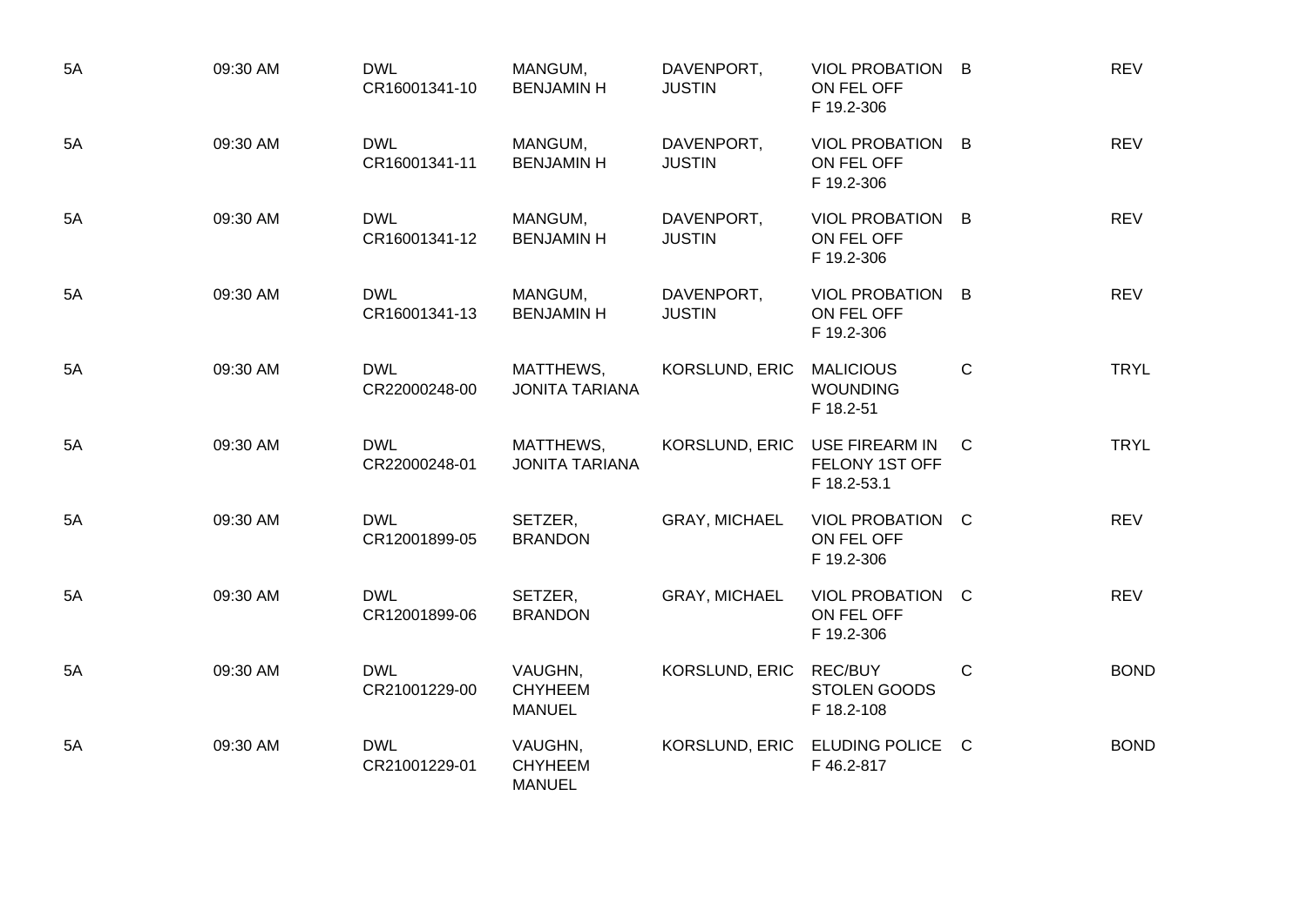| 5A | 11:00 AM | <b>DWL</b><br>CR17002265-20 | PARKS, LINDA<br><b>MICHELLE</b> | DAVENPORT,<br><b>JUSTIN</b> | VIOL PROBATION C<br>ON FEL OFF<br>F 19.2-306 | <b>REV</b> |
|----|----------|-----------------------------|---------------------------------|-----------------------------|----------------------------------------------|------------|
| 5A | 11:00 AM | <b>DWL</b><br>CR17002265-21 | PARKS, LINDA<br><b>MICHELLE</b> | DAVENPORT,<br><b>JUSTIN</b> | VIOL PROBATION C<br>ON FEL OFF<br>F 19.2-306 | <b>REV</b> |
| 5A | 11:00 AM | <b>DWL</b><br>CR17002265-22 | PARKS, LINDA<br><b>MICHELLE</b> | DAVENPORT,<br><b>JUSTIN</b> | VIOL PROBATION C<br>ON FEL OFF<br>F 19.2-306 | <b>REV</b> |
| 5A | 11:00 AM | <b>DWL</b><br>CR17002265-23 | PARKS, LINDA<br><b>MICHELLE</b> | DAVENPORT,<br><b>JUSTIN</b> | VIOL PROBATION C<br>ON FEL OFF<br>F 19.2-306 | <b>REV</b> |
| 5A | 11:00 AM | <b>DWL</b><br>CR17002265-24 | PARKS, LINDA<br><b>MICHELLE</b> | DAVENPORT,<br><b>JUSTIN</b> | VIOL PROBATION C<br>ON FEL OFF<br>F 19.2-306 | <b>REV</b> |

### **CT #**

| Ct Rm<br><b>Time</b> | Judge    | <b>Case Number</b>          | Plaintiff v.<br><b>Defendant</b> | <b>Plaintiff's Atty</b><br>Defendant's Atty | <b>Charge</b><br><b>Case Type</b>             | Deft. Status | <b>Hearing Type</b> |
|----------------------|----------|-----------------------------|----------------------------------|---------------------------------------------|-----------------------------------------------|--------------|---------------------|
| 5B                   | 09:30 AM | <b>MJH</b><br>CR09002229-02 | <b>CRATCH, MARK</b><br>$A;$ JR   | VASTA, KELLY                                | VIOL PROBATION C<br>ON FEL OFF<br>F 19.2-306  |              | <b>MOT</b>          |
| 5B                   | 09:30 AM | MJH<br>CR15003415-03        | <b>CRATCH, MARK</b><br>A; JR     | VASTA, KELLY                                | VIOL PROBATION C<br>ON FEL OFF<br>F 19.2-306  |              | <b>MOT</b>          |
| 5B                   | 09:30 AM | MJH<br>CR15003415-04        | <b>CRATCH, MARK</b><br>$A;$ JR   | VASTA, KELLY                                | VIOL PROBATION C<br>OF MISD OFF<br>M 19.2-306 |              | <b>MOT</b>          |
| 5B                   | 09:30 AM | MJH<br>CR15003415-05        | <b>CRATCH, MARK</b><br>$A;$ JR   | VASTA, KELLY                                | VIOL PROBATION C<br>OF MISD OFF<br>M 19.2-306 |              | <b>MOT</b>          |